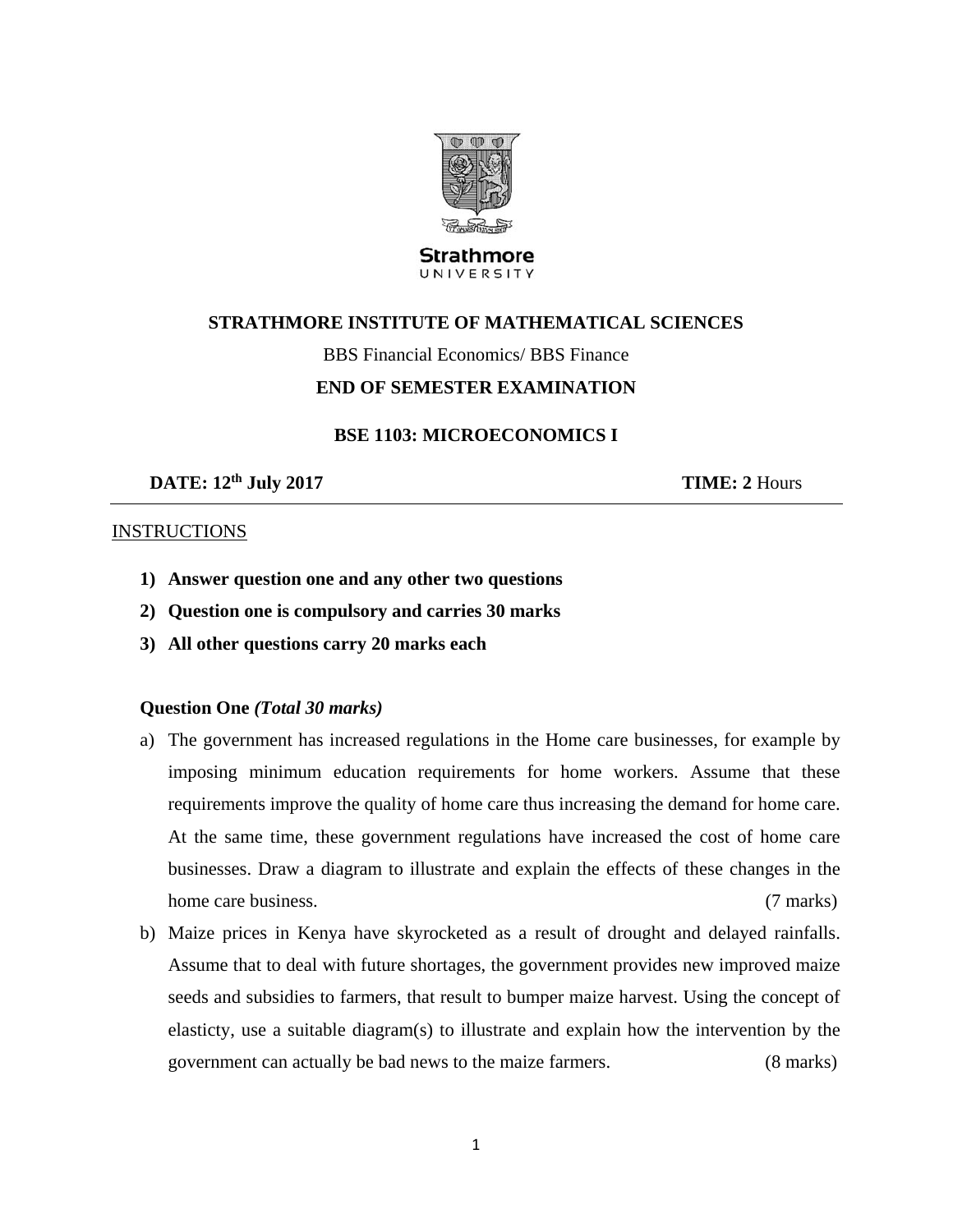- c) A student makes the following comments that; 'I believe that a firm in a competitive market making supernormal profits should produce where the distance between price and marginal cost is the greatest in order to maximize profit.' Use a diagram to explain whether or not you agree with the student's argument. (7 marks)
- d) Draw a diagram showing the usual relationship between the marginal cost of labor and the average cost of labor and explain their shapes. (Assume that labor is the only variable input). (8 marks)

#### **Question Two** *(Total 20 marks)*

- a) Suppose that increases in the price of strawberries leads to increases in the retail prices for ice cream by 4% from last year and ice cream consumption is down 3%. Given this information, calculate the price elasticity of demand for ice cream. Will the revenue received by ice cream suppliers have increased or decreased following the price increase? Briefly explain. (6 marks) (6 marks)
- b) One of the Kenya's tourist hotels lost money for about a decade before finally closing down. Why would such a hotel continue losing money/ making losses for 10 years, rather than shut down immediately? While revenues cover a large part, but not all, of a firm's cost, does it matter if the costs that are being referred to are fixed costs or variable costs? Briefly explain; Use an appropriate diagram. (6 marks)
- c) If market economies are more economically efficient than centrally planned economies, briefly discuss whether there would be a reason to prefer having a centrally planned economy rather than a market economy. (8 marks)

#### **Question Three** *(Total 20 marks)*

- a) Suppose that due to harsh climatic conditions, the supply of milk reduced and therefore increased the market price. The government imposes a price ceiling in order to make the milk affordable. Assume that there is no black market in the milk market. Use a graph to show these changes in the market and the areas representing consumer surplus, producer surplus and deadweight loss. (6 marks)
- b) Use a diagram to illustrate and explain why prices tend to remain sticky in an oligopoly market. (7 marks)
- c) The total cost function for a firm in a perfectly competitive market is given by the equation:  $TC = Q^3 - 24Q^2 + 600Q$